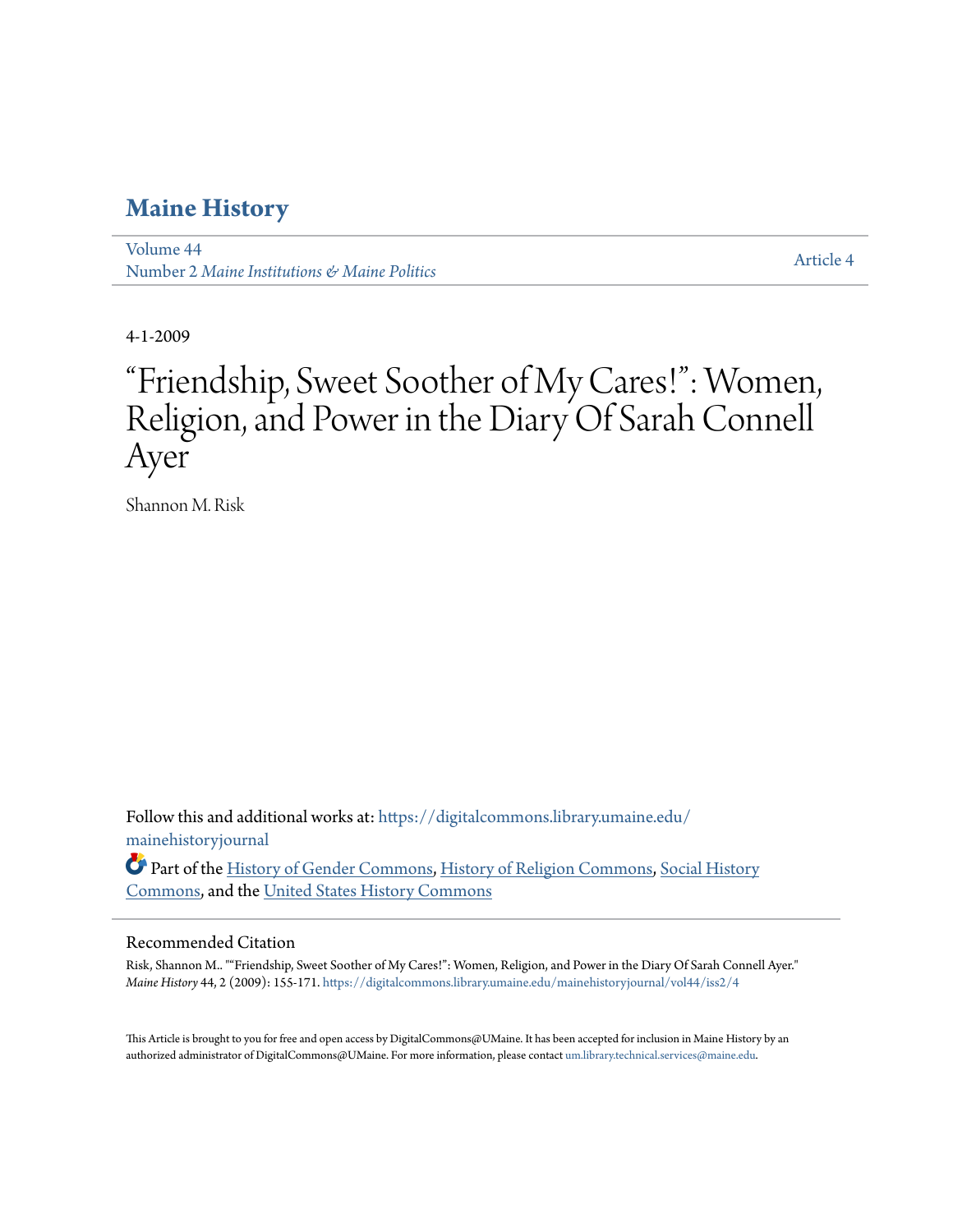## "FRIENDSHIP, SWEET SOOTHER OF MY CARES!": WOMEN, RELIGION, AND POWER IN THE DIARY OF SARAH CONNELL AYER

#### SHANNON M. RISK

*The diary of Sarah Connell Ayer (1791-1835) reveals the motivations of a woman caught up in the Second Great Awakening that spread across New England in the early nineteenth century. Ayer arrived in Portland in 1811 and immediately sought out a circle of female friends who espoused the same desires as did she. She joined with other church women in challenging the boundaries of Republican Motherhood, and under the veil of the church, helped to minister in the greater Portland society. This female church culture helped women like Ayer get through the many pitfalls of womanhood in the early nineteenth century, including infant mortality, loss of family fortune, and the tensions of public life. This emerging political culture would shortly lead to the temperance, abolition and woman suffrage movements. Author Shannon M. Risk is completing a PhD in history at the University of Maine. She has presented talks on her dissertation, titled "'In Order to Establish Justice': The Nineteenth-Century Woman Suffrage Movements of Maine and New Brunswick," at several conferences and symposiums and has published articles in the* Hudson River Valley Review *and* Khronikos*, the University of Maine History Graduate Student Online Journal. She was recipient of the Alice Stewart Fellowship for 2007-2008 and is currently a Fullbright Fellow working in Canada.*

**ON A WINTER day in 1807, sixteen year-old Sarah Connell con-**<br>fided in her diary; "friendship! Mysterious cement of the soul, I<br>owe thee much; thou has deserved from me, far, far, beyond<br>what I can ever pay."<sup>1</sup> Sarah was fided in her diary; "friendship! Mysterious cement of the soul, I owe thee much; thou has deserved from me, far, far, beyond what I can ever pay."<sup>1</sup> Sarah was born in 1791, the daughter of Philadelphia ship captain George Connell and Mary Greenleaf Connell. Beginning in 1805, she attended a girl's academy in Newburyport and then in Andover, Massachusetts, where she first learned the art of friendship, and also where she began the diary that would span the rest of her life. In her girlhood, Sarah could not predict how female companionship would

*Maine History 44:2 April 2009*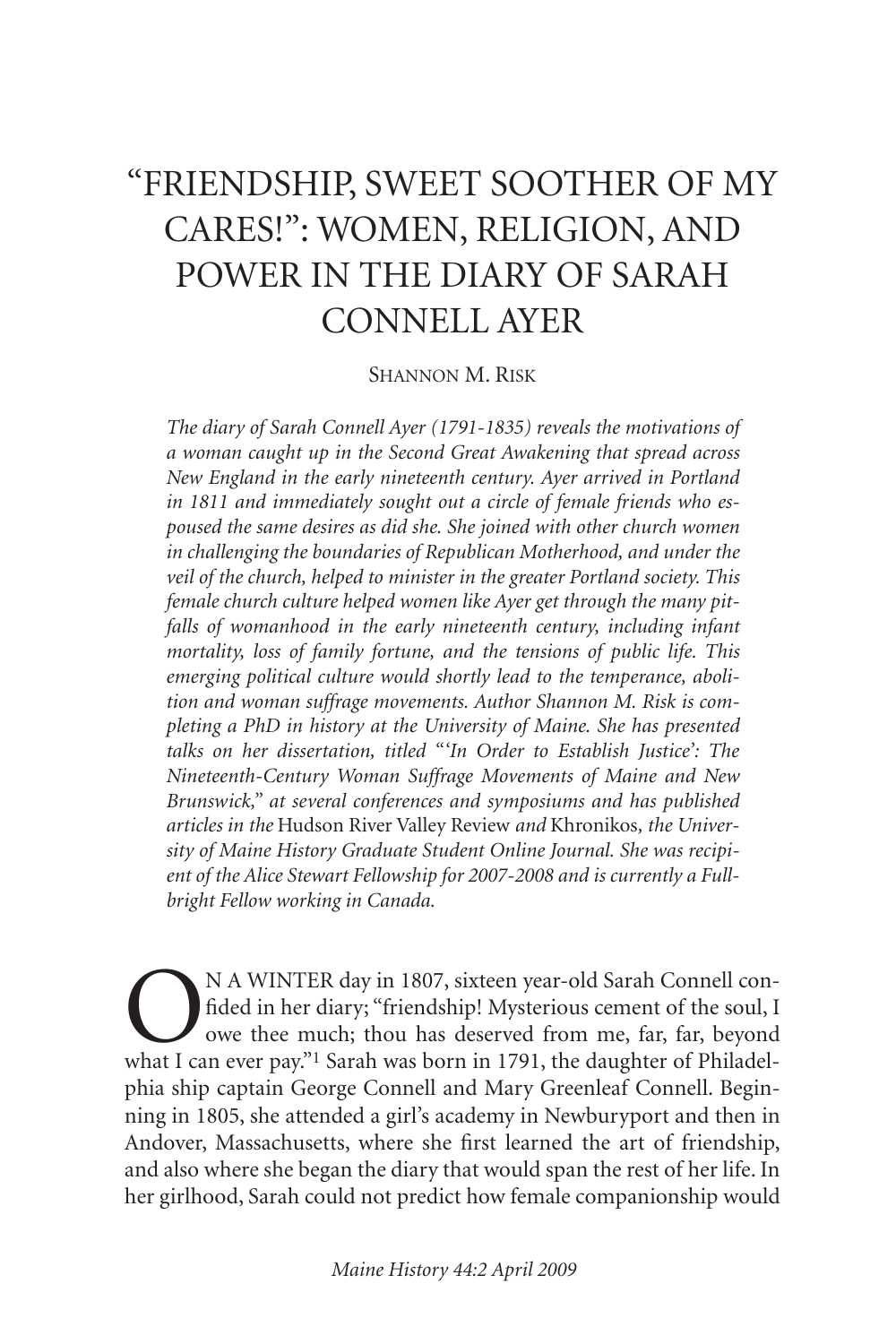facilitate her entry into the greater world and instruct her in the domesticity prescribed for early nineteenth-century middle-class women.

In 1810, Sarah's life took on new meaning as she married the young doctor, Samuel Ayer in Hookset, New Hampshire. As she passed from academy to married life, Sarah discovered that friendships meant much more than she had experienced in her school days.2 Early friendships with adult women reveal Sarah's search for piety in herself and her friends. Sarah looked beyond her first friendly unions with schoolmates to bond with women in a new way: through religious communion and the promise of everlasting friendship.3

For Sarah, friendship and religion merged into a powerful platform that gave strength, purpose, and identity to her life. Sarah's relations with her aunts reveal the power of religious friendships in Portland. Diary entries show that her requirements for friendship underwent a transformation in these early years. As she grew older, she no longer demanded emotion alone from her female friends, but piety as well. Pious friendships insured the much needed order or "cement" for Sarah's sense of identity and promised a bond beyond death.

Sarah learned at an early age the power of female friendship and the components of a successful union. Through visits to her aunts and other young women of Newburyport, Andover, Concord, and Bow, she learned the elements of a true friendship. Her aunts, however, influenced Sarah mostly through their piety, submissiveness, purity, and patience. Sarah worked to develop these traits as part of her personality and expected the same in the friendships she formed for the rest of her life.4

Sarah's favorite aunt, Aunt Newman of Newburyport, taught her much about friendship. She said of her dear relative, "Aunt. N. was the friend of my earliest days, and her faithful bosom has ever been a repository for every secret of my heart. She participated [in] each little sorrow, and shared every joy."5 Under Aunt Newman's guidance, Sarah learned the emotional importance of female union.

Another instrumental person in Sarah's life, her Aunt Greenleaf, exemplified these virtues. Sarah dutifully wrote her aunt's dying words in her journal, commenting on Aunt Greenleaf's spent pious, cheerful, submissive, and patient demeanor; and these particular traits would surface again and again as Sarah's ideal of female companionship.6

Aunt Eustis provided Sarah with a valuable lesson in piety while Sarah watched her suffer the final agonies of consumption. Sarah repeated her Aunt's potent ideas: "I must look to religion for that consolation which the world denies. O, May her pious advice make an impres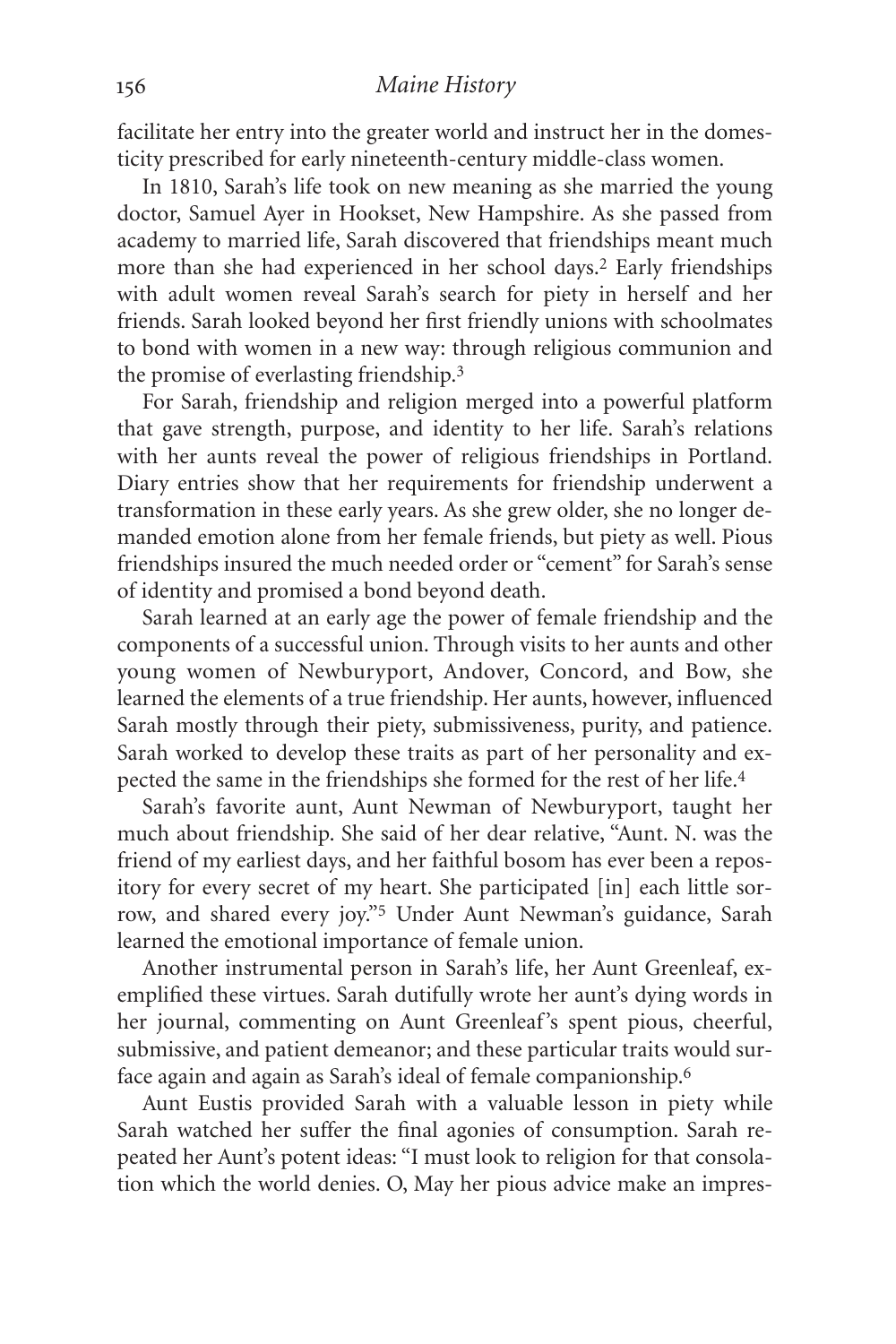sion on my heart never to be erased."7 Sarah heeded this advice later on when she witnessed more deaths, and when her own struggles with economic uncertainty challenged her faith.

Sarah's aunts provided a set of criteria for finding friends her own age. Early on she recorded what she found important in a strong female bond: the comfort of sincere sympathy. When Sarah's long-time friend Harriot Osgood of Andover visited Newburyport in 1808, Sarah wrote: "I was rejoiced to see her, and a tear of joy, and silent embrace was the only welcome I could give her." Both lonely, Sarah and Harriot exchanged sympathies. Sarah also praised her friend Abigail's sympathy and generosity when she brought goods to a poor family. Another entry from the *Weekly Visitant*, a Newburyport paper that catered to her idea of sympathy: "How beneficent [are] the ways of Providence, for having, in the human mind, implanted a sympathy, which if not degenerated by vice and immorality proves a blessing to mankind." She shared the grief felt by her friend Lydia Kettel when Lydia's mother died, stating in her diary, "Sarah drops a tear in sympathy with her friend. She participates your sorrows." Sympathy strengthened her bond with these women.8

Sarah's description of Sophronia Peabody of Newburyport demonstrated her understanding of the ideal friend. She wrote that her friend's "modest virtues do not immediately unfold themselves to the eye of a stranger but the inward beauties of her mind are conspicuous to her friends. Amiable without affection, modest without prudery, all who know her, love her. She is not beautiful, yet the sweet benevolence expressed in her countenance, makes her an interesting object." Sophronia, good-natured and altruistic, represented a true friend, and Sarah spent her youth looking for companions that cultivated these qualities. Among like-minded friends, she could enjoy "the feast of reason and the flow of the soul."9

Sarah also encountered some women who showed the undesirable side of female union. In one entry, she wrote, "Caroline is the same trifling, giddy girl she used to be; a pleasant companion, but one that I should never choose for a friend. . . . Narcissa's vanity is unbounded. Selena is rather gay and thoughtless." In addition, her existing friends sometimes showed how fragile a bond could be. On a visit to Portland, Sarah found herself shunned for unknown reasons by Arixene Southgate of Scarborough, a former friend from academy who acted "singular" and "inconsistent." Another example of fickle friendships appeared in an entry in 1809 when Samuel Ayer began courting her. She married Samuel in 1810 in Hookset, New Hampshire, when she was nineteen, and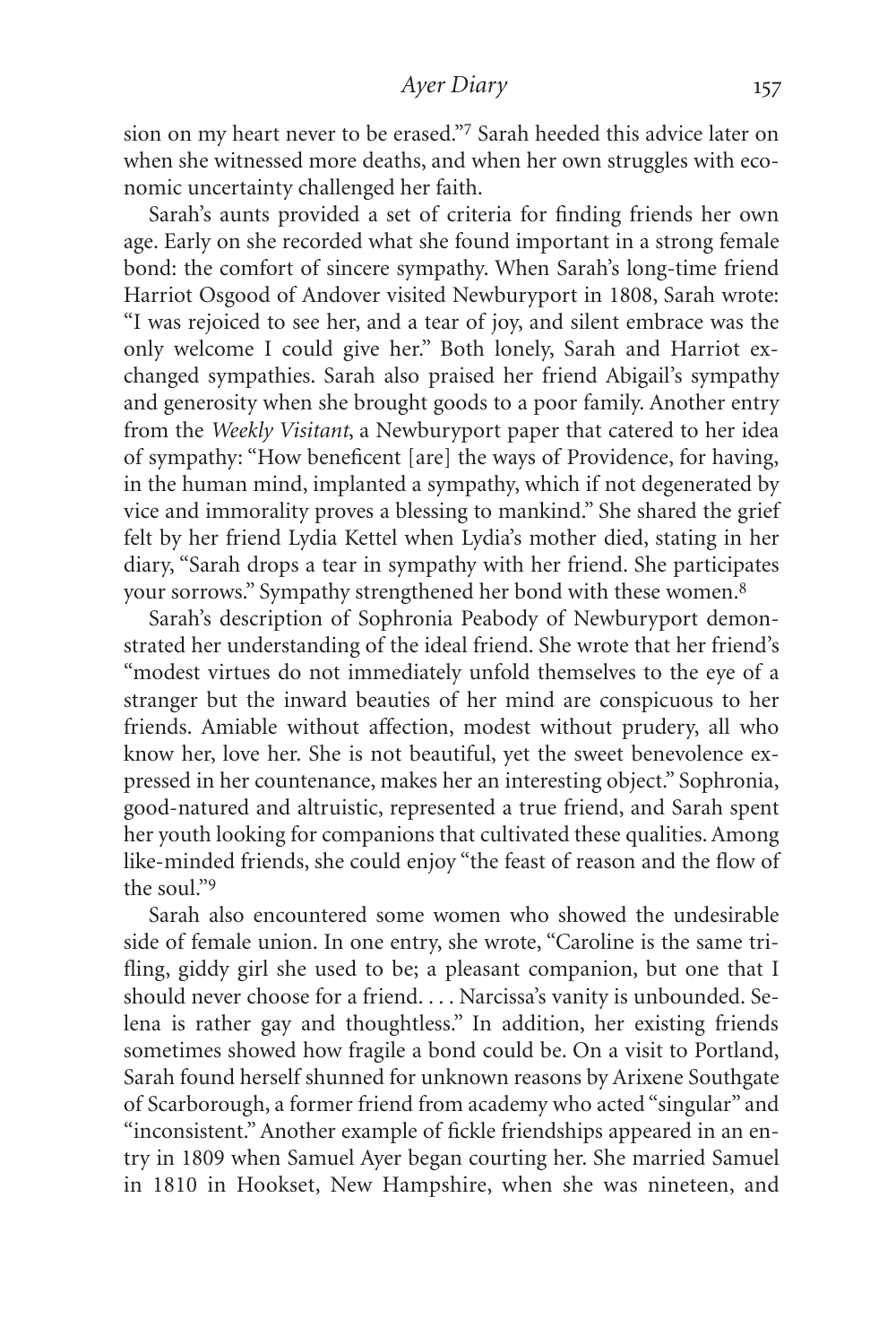

Portrait of the Reverend Samuel Deane, head of Portland's First Parish Church in the late eighteenth century. Deane was sympathetic to the teachings of George Whitefield and the Second Great Awakening. Ayer belonged to the Second Parish, which was more orthodox in nature, but added an evangelical element following the appointment of the Reverend Edward Payson in the early nineteenth century. *Maine Historical Society Collections.*

moved to Portland where he practiced medicine. Before the marriage, Samuel grew apart from his younger sister, Susan, who blamed Sarah for this lack of brotherly attention. Sarah recorded this as a violation of trust: "I regret having placed so much confidence in Susan. I was greatly deceived in her. I thought her my friend, but I was deceived where I put most dependence, however, I rejoice that I have injured no one but myself, and I will be guarded in the future."<sup>10</sup> Sarah learned from this experience that trust was an important ingredient in a successful friendship.

Careful to protect herself from other such occurrences, Sarah filtered her relations. When she found herself prematurely attached to a Miss Mann of Concord, she told herself: "Trust not too much to appearance,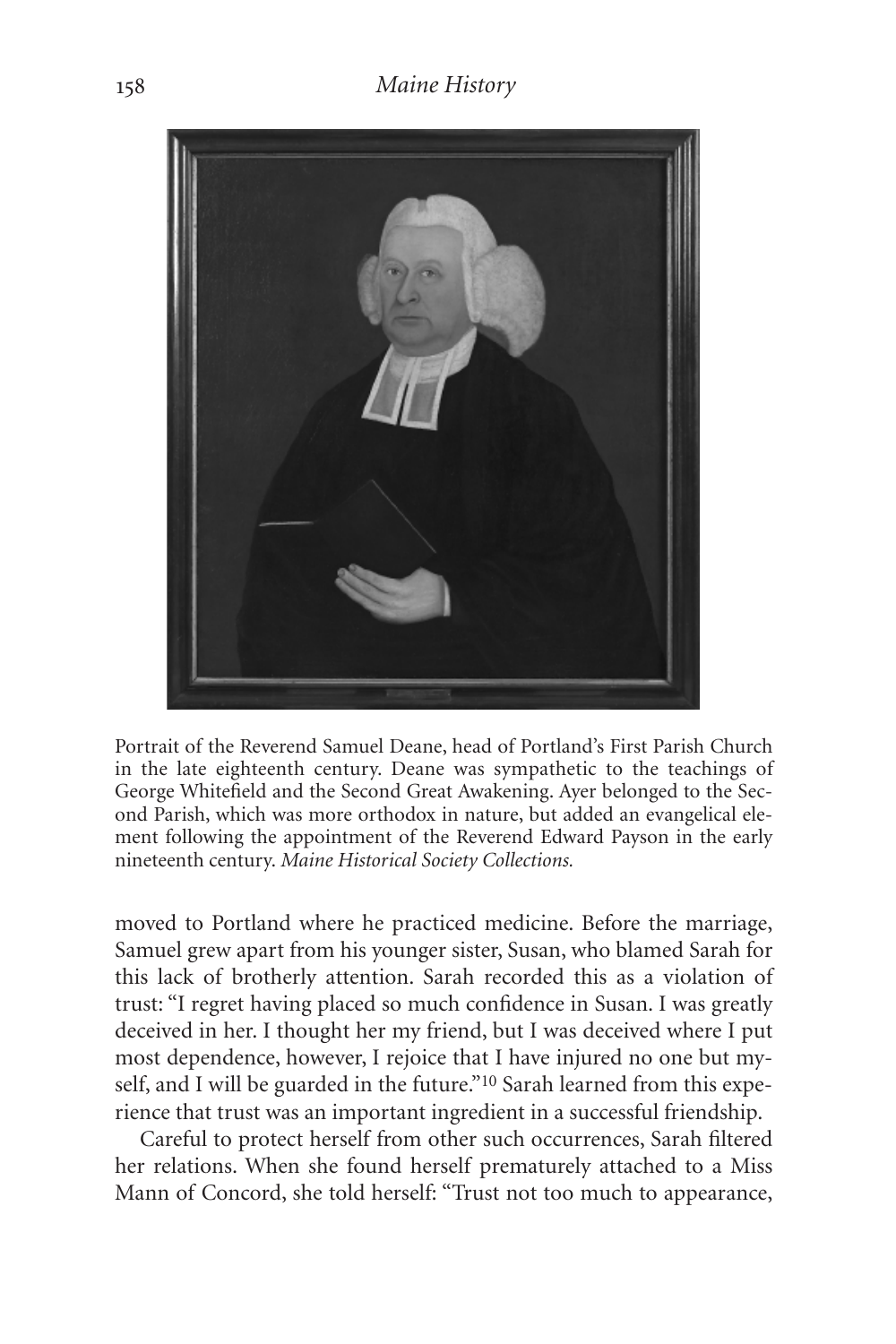beware of entering into an intimacy with one whose disposition is still a stranger to you. Be not too much guided by the countenance. Experience has taught you that it is often deceitful, and disappointment and mortification have been the result." Sarah held to her ideas about premature connections and later in life repeated the same thoughts: "can anything be more painful, than to find we have been deceived in a being we have loved, and in whom we had placed the most unbounded confidence<sup>[?]"</sup> With these ideas firmly planted in the back of her mind, Sarah sought the strength of early friendships in times of loneliness and hardship, regardless of her fears of betrayal. Most important, when seeking a companion, she acknowledged that one must look within before one could expect to find everlasting friendship.11

Aware of her own shortcomings, Sarah tried to improve her disposition in the company of her friends, to "cultivate a good temper," and to be "unoffended with the foibles of friends." Happiness required a good nature. Without moderating her own temper, how could she possibly expect to be sympathetic to the needs of her friends? "I am resolved to meet disappointments with a smile of resignation, and to cultivate a disposition of contentment."12

With the wisdom drawn from her past friendships in mind, Sarah connected with like-minded women in Portland as a young wife. Eagerly, she looked for support from these friends during the first tragic years of her marriage. From 1811 to 1815, Sarah gave birth four times, and none of the infants survived. Devastated, she found a community of understanding women to help her through these tough times.<sup>13</sup>

In Portland, Sarah found female companionship in the Second Congregational Church under the guidance of the Reverend Edward Payson, under whose guidance she changed from an idealistic school girl to an enthusiastic missionary. Like Sarah, Payson struggled to define his purpose and perform his duties. He graduated from Harvard College in 1803 at the age of twenty and came to Portland in 1807 with many ideas but without a well defined purpose. For both Payson and Ayer, Portland became a place for self-definition and discovery.14

Edward Payson arrived in Portland during a period of religious tension. Portland's two existing Congregational parishes exemplified the long-standing schism in New England's Congregational churches. The First Parish, led by Samuel Deane after 1790, was the first Congregational church built in Portland. Deane and his predecessor, the Reverend Smith, believed in the innovations to Congregationalism posed by the Reverend George Whitefield, who led the First Great Awakening in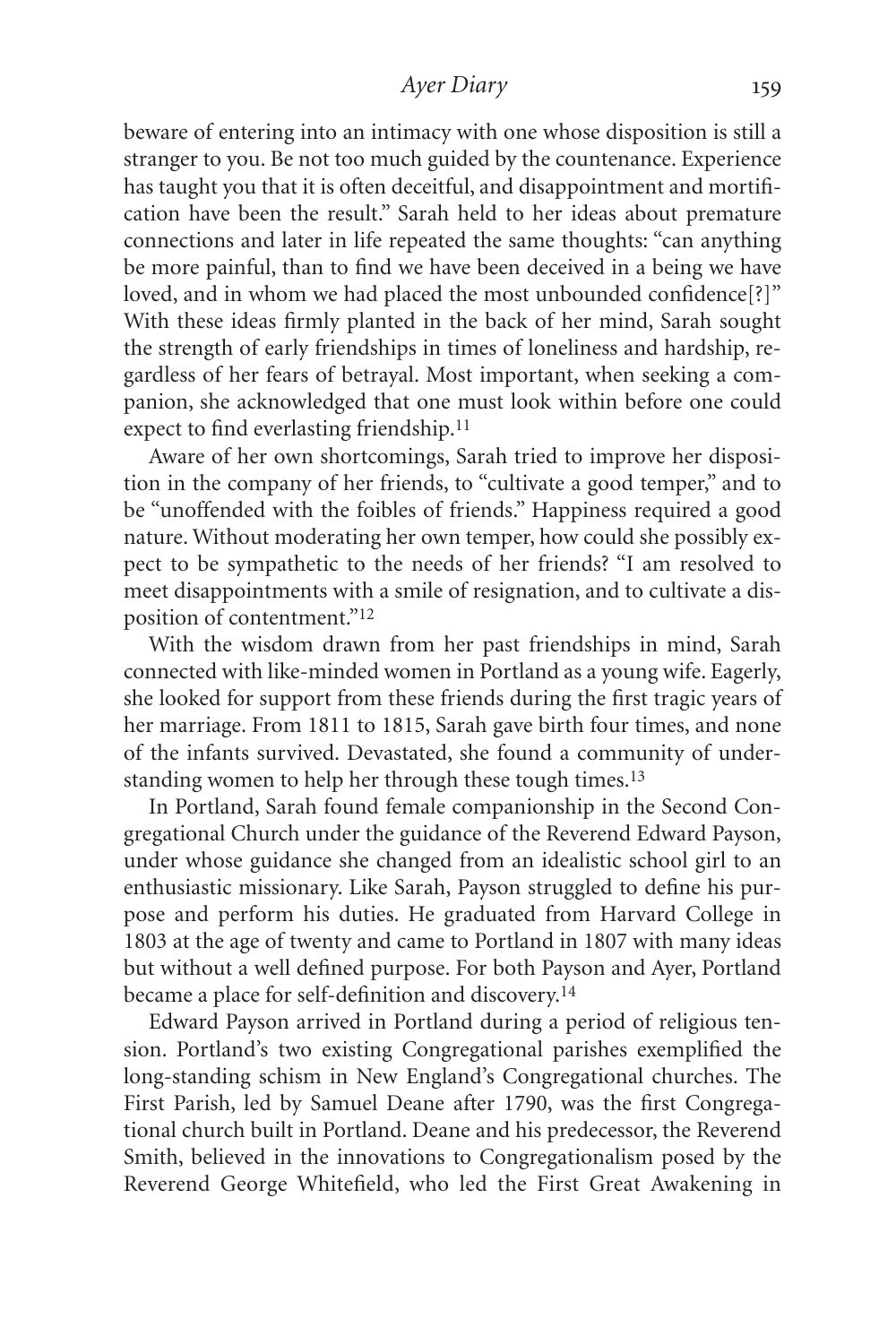America in the mid-eighteenth century. Preaching in open fields, Whitefield encouraged other ministers to grant more freedom to their congregations in their interpretations of the scripture. His work encouraged other religious sects, some existing before the awakening such as the Baptists, and others emerging out of the Awakening, such as the Unitarians and the Universalists. Reverends Smith and Deane followed Whitefield's beliefs and invited new ideas into their congregation, and because of this, tension existed in the First Parish. Although not all of the attendants of the First Parish agreed with these liberal teachings, the charisma of the elder Reverend Smith held the body together.

The relative peace that existed in the First Parish ceased after the Revolutionary War, when British ships fired leveled the building. Reverend Smith died soon after the war, which left the congregation with neither a strong leader nor a place to worship. A committee formed to decide whether to rebuild the First Parish or construct a new church, and the underlying disagreements over the church doctrine came to the forefront during these meetings. Those on the committee who sided with the Reverend Deane decided to reconstruct the original church. Those who believed in a more conservative form of worship decided to build a new Congregational church called the Second Parish.15

The Second Parish, headed by the Reverend Elijah Kellogg, adhered to orthodox Congregationalism. The Reverend Kellogg believed that the other religions—Baptism, Universalism, and Unitarianism—distorted the meaning of the scripture. As Kellogg's church expanded, he looked to young Edward Payson to assume the position of junior clergyman and to continue his powerful teachings. Payson enthusiastically accepted the job and began his work in the Second Parish.16

However, Edward Payson developed his own version of orthodox Congregationalism. He still observed the original interpretations of the scripture, but he added an evangelical twist. The young reverend developed his beliefs during the Second Great Awakening, a period of regeneration within the Congregationalist faith. Much like George Whitefield and his dissenting followers, those of the Second Great Awakening advocated enthusiasm while preaching their beliefs. The on-going struggle to save people from sin and damnation required high-powered sermons designed to win the sinner back to the word of God. Edward Payson, although firmly planted in "orthodox" Congregationalism, employed techniques originally developed by Whitefield. He integrated emotion into his sermons. Furthermore, he continued his religious teachings in the homes of his congregation. Payson believed that the world was di-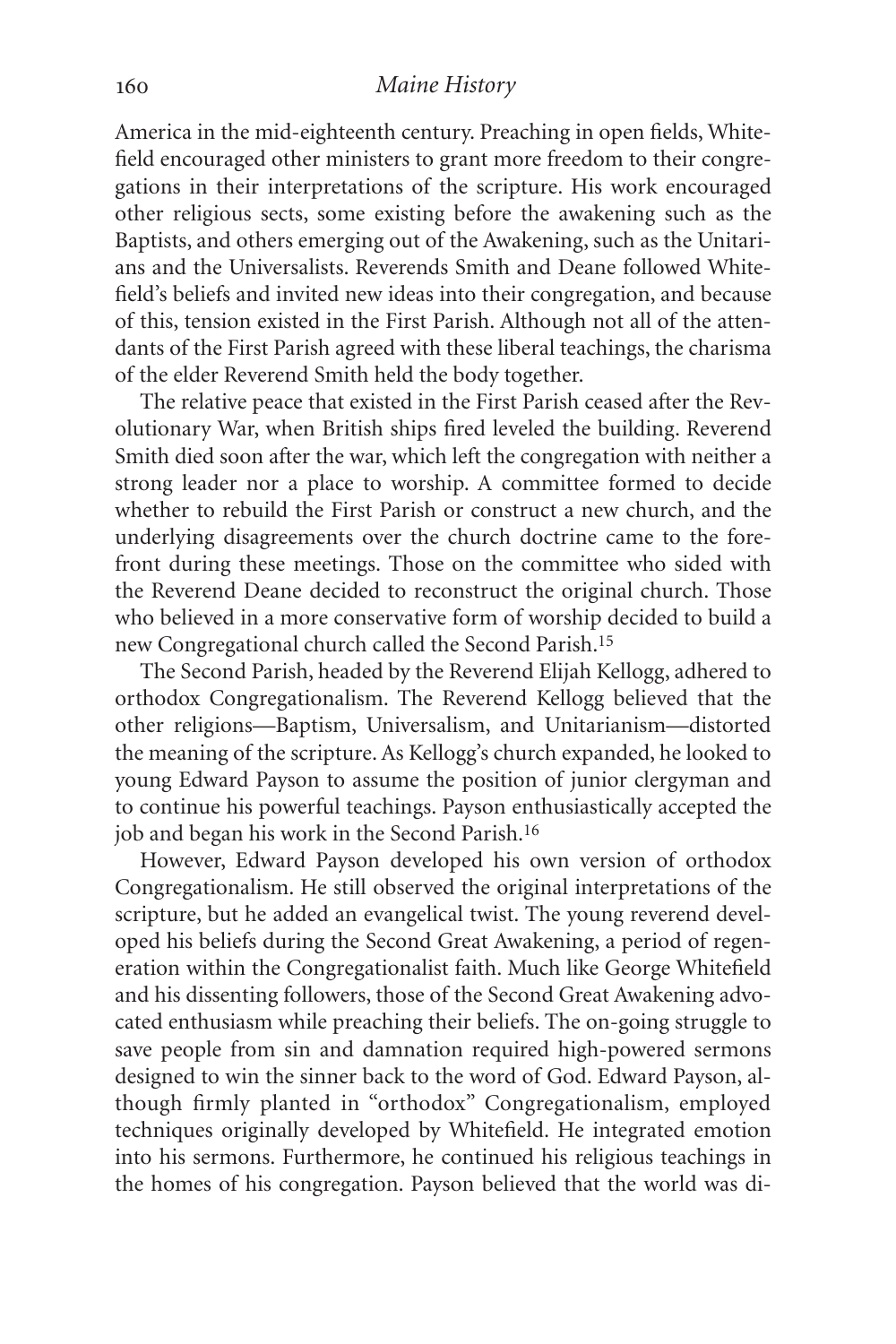

The Second Street Parish Church in Portland was the focal point of Ayer's religious community during her time in the city. *University of Maine Special Collections Department, Fogler Library.*

vided between those who were saved and those who had not yet seen the light. Reverend Payson thought that by uniting those in his parish into a powerful group, more souls could be saved. In this effort, he utilized a potent mix of strict adherence to the scriptures and a charismatic performance at the pulpit.

Payson's pragmatism became a crucial part of his ability to enrapture his congregation. The minister identified conversion as a central component of the faith. According to Payson, a Christian should devote his or her life to spreading the gospel.17 Historian William Willis, who witnessed Payson's sermons, said of him: "He entered on the duties of his profession with all the ardor of devoted feeling and threw the whole power of his enthusiastic character into the offices of his ministry. Such ardor and enthusiasm, accompanied by genius, could not but win the hearts of his hearers, and there was no hesitation on their part in giving him a call to settle over them."18 Payson's style, however popular, did not impress the Reverend Kellogg, whose own popularity waned, and as a result Payson's relationship with Reverend Kellogg became troubled.<sup>19</sup> Since Payson held favor with the congregation, Kellogg left the church. Sarah noted the date of this split in 1811 when she remarked "the connection between Mr. Kellogg and Mr. Payson dissolved."

Reverend Payson appealed to the members of the Second Parish for assistance in his crusade to convert Portland. Sarah noted that Payson considered himself a "steward" to his congregation, "and as it is the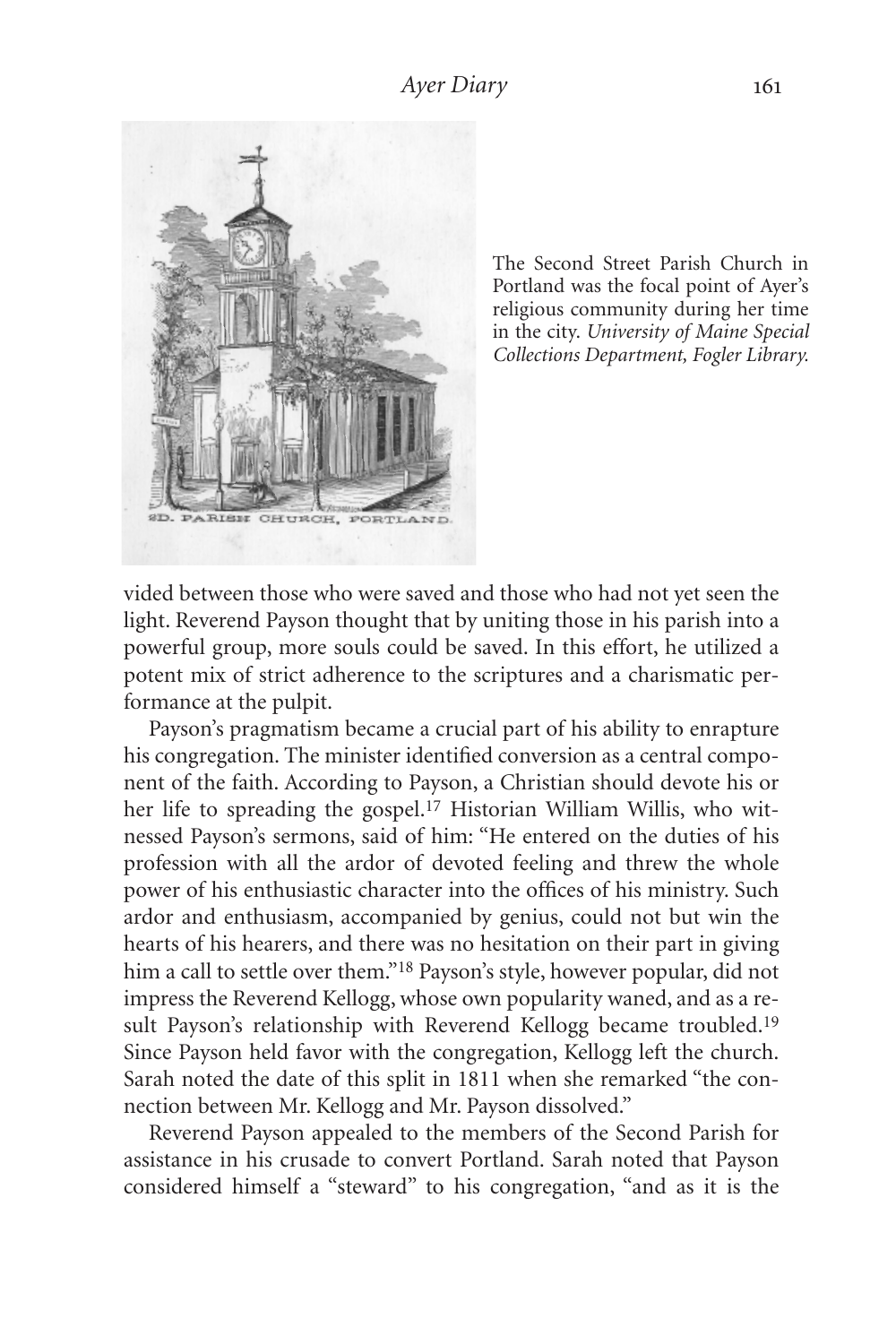

This mid-century illustration of Middle Street in Portland captures the quaint urban setting familiar to Ayer and her friends. Illustration from William Willis' *History of Portland*. *University of Maine Special Collections Department, Fogler Library.*

province of a steward to take of his master's possessions, and dispense them among his dependents, so it is the minister's part to take the word of God, and rightly to divide it, so as to give to each his portion in due season."20 Payson instructed his parish on how be "stewards" themselves in order to propagate their faith to outsiders of the church. Sarah wrote down Payson's advice: "[Christians] should never go anywhere without putting three questions to ourselves. First, is it for the glory of God? Second, is it for the good of my own soul? Third, is it for the good of others?"21 Converting outsiders, according to Payson, could be achieved by setting a good example. Payson's stance on this matter emerged from Sarah's careful recording in her diary: "Let your religion be seen in everything you do, make it the great business of your life, your happiness, and let the world be only a secondary object." Payson's congregation listened closely and soon rallied around the young minister's vision.22

Payson was aware of the collective power of the female part of the congregation. By enlisting women's help, orthodox Congregationalism could be spread throughout the world. Women could encourage and invest in missionaries working abroad or in their own region. News of legends like Mary Lyon and Ann Judson, missionaries to Burma, provided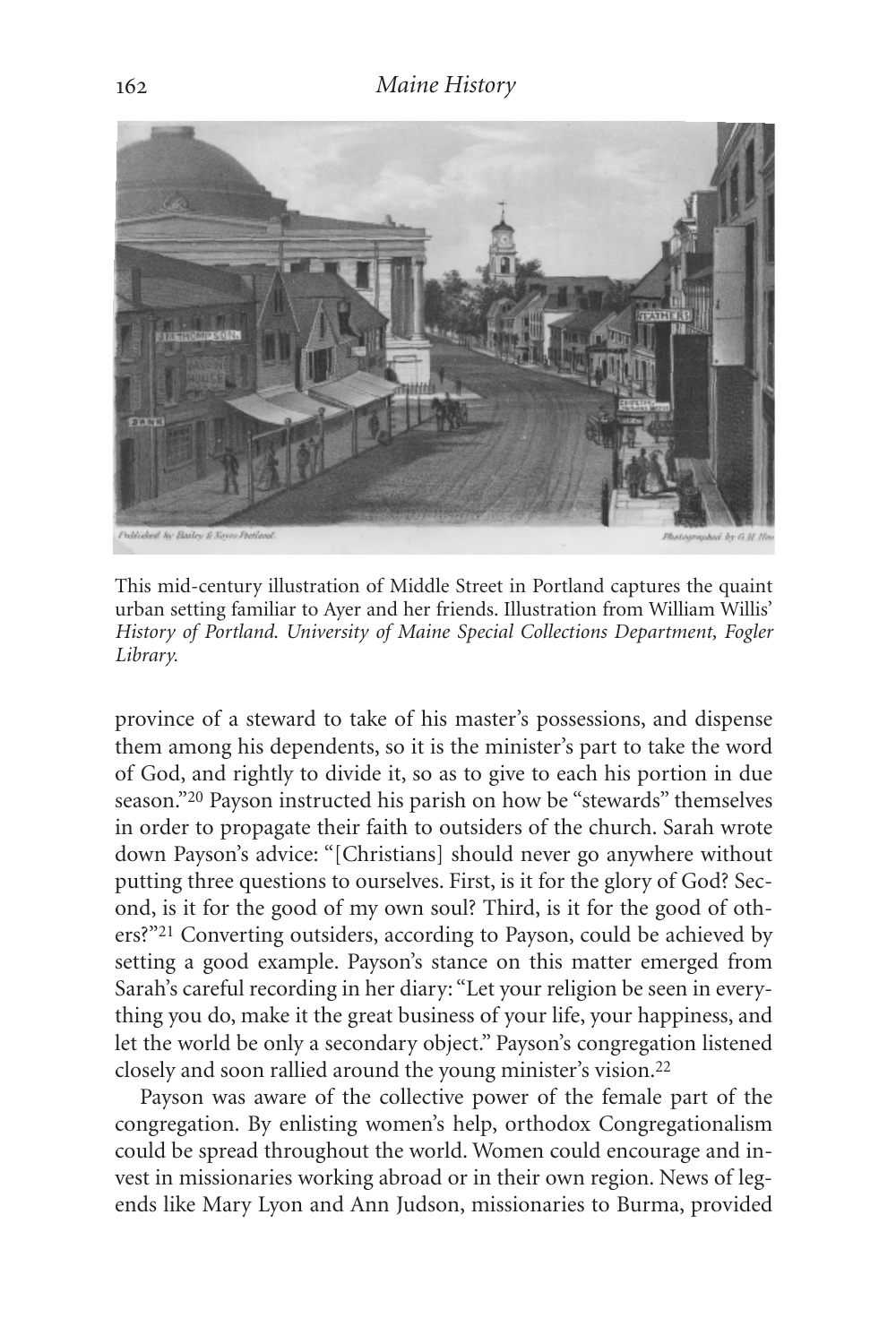church women with glamorous role models. Sarah mentioned Mary Lyon as a remarkable woman who devoted her life to religious pursuits. There were women who "apparently [lived adventurously] by realizing, not rejecting, their feminine role."23 This was the role Sarah and her friends emulated. They could use female behavior, such as emotion and morality, to influence others. Although Sarah could not go to Burma to convert lost souls, she and her female friends could band together and influence society.

By supporting the efforts of the women in the Second Parish, the Reverend Payson intimately positioned himself within women's lives. Like many other ministers of the early nineteenth century, he used emotional appeals to captivate his female congregation. Payson harnessed the religious energy of women by working with them in missionary and charity work.

The relationship between Payson and the women in the congregation is substantiated by Ann Douglas' research. Douglas asserts that the connection between ministers and their female constituents had a lot to do with defined masculine and feminine behavioral characteristics.<sup>24</sup> Ministers, like women in the early nineteenth century, exhibited sensitivity, sweetness, meekness, gentleness, and delicacy. The ministry had a somewhat feminized image, which often put them on equal footing with women but made them seem inferior when compared to other men. Edward Payson did indeed present these female qualities to his congregation. He used "all the ardor of devoted feeling" to enrapture his parish. Sarah also observed that Payson exhibited great compassion and devotion. These qualities brought him closer to female church members.25

The minister's involvement in Sarah's life included religious and personal counseling, daily visiting, and sharing in the participation of benevolent activities. Payson, both as a religious guide and a good friend, could listen to women in the church, reassure them, provide advice, or simply present a kind ear.26 In short, Payson became a sort of surrogate husband to Sarah and other women in his congregation.<sup>27</sup>

Despite Payson's good intentions, his intrusion into the lives of Sarah and other women created tension between husband, preacher, and wife. Sarah recorded a stinging example of this tension when she wrote: "Mr. Willis, who has long been a great opposer to religion, to the infinite grief of his worthy wife, was outrageous, and cruelly unjust in his remarks against Mr. Payson, and all his wrath was leveled against him [Payson], whom he considered the author of what he termed his wife's superstition and enthusiasm. He looks on evening meetings as the bane of order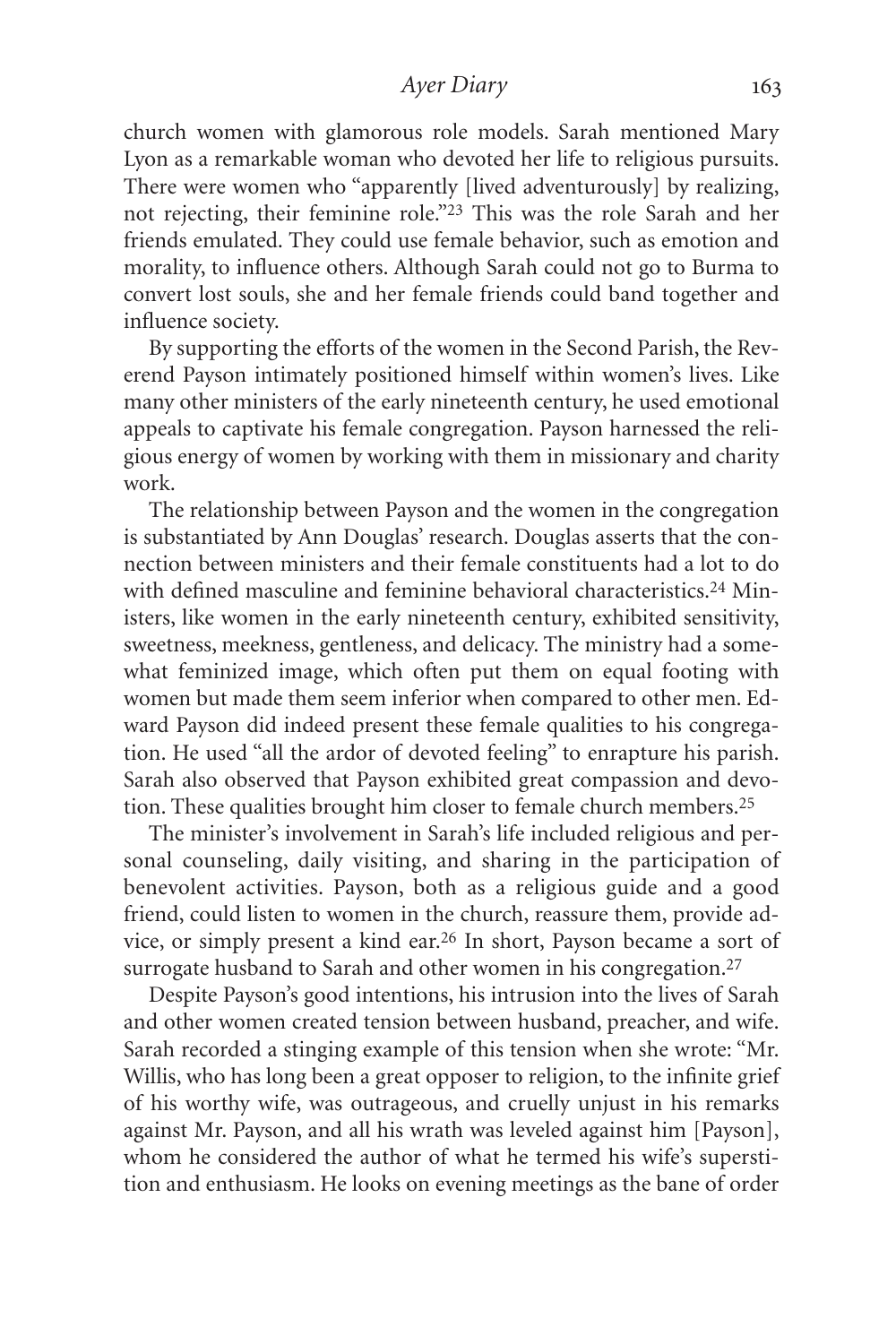

In the 1820s Samuel Ayer was appointed Surveyor for the Passamaquoddy Bay region and relocated his family to the small town of Eastport. This easternmost town was the a center for international smuggling during the War of 1812, a contested territory during the boundary dispute, and by the middle of the nineteenth century a focal point for the canning industry. *Courtesy of the University of Maine Special Collections Department, Fogler Library.*

and morality. However, he consented that Mrs. Willis should go with us."28 Sarah took great interest in this dispute, perhaps because she witnessed the same tension with her own husband. At the height of her involvement in the Second Parish activities, Sarah's diary became filled with descriptions of Reverend Payson and her work with the church. Any mention of Samuel remained secondary.29 Payson appealed to Sarah and the other women because he seemed to represent the best of both male and female worlds.30

After establishing his position in the lives of these women and gaining their friendship, Payson further encouraged his female flock to convert more followers to his form of Christianity. He believed that their status as middle-class women enabled them to assert moral power over the rest of the citizenry. Middle-class women, with whom Sarah aligned herself, had neither too much money nor too little. They had enough wealth to maintain piety, purity, and morality, but not enough to corrupt them. To Payson and others, they seemed the perfect advocates to govern the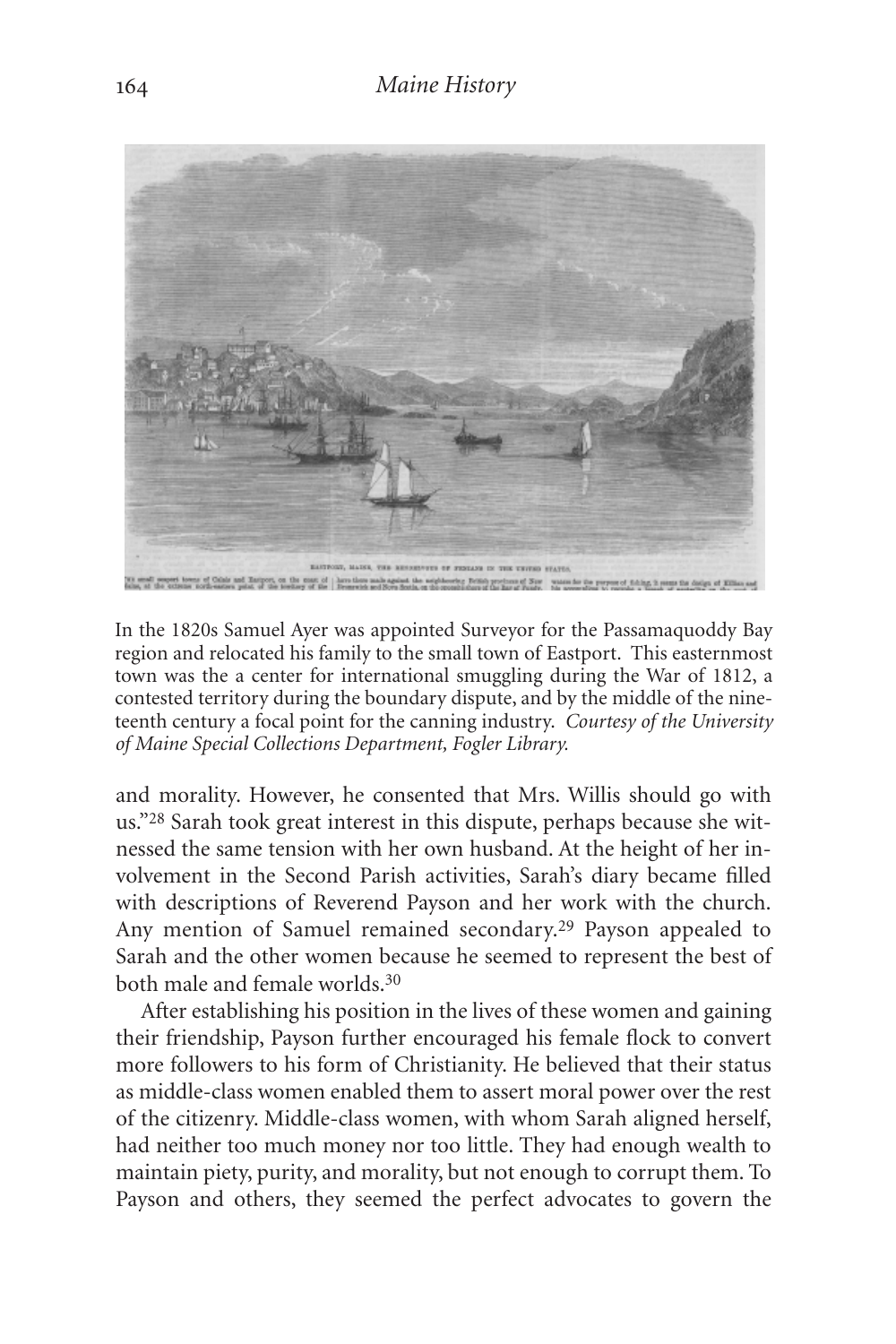morals of society.31 As a result of Payson's charisma, energetic sermons, and encouragement, Sarah joined the other women of her congregation and participated in Payson's conversion plans. Her life took on new meaning as she promoted conversion and through this, she defined her identity.

The women of Payson's congregation formed a sisterhood that provided mutual support, empowerment, and spiritual assistance. Sarah and the other women promoted and attended meetings, propagated religion, and worked for the good of the community. At the Marine Bible Society of Portland, which aimed to convert mariners, Sarah and her friends felt gratified to see that their work proved successful.32 This success not only reinforced their desire to promote Christianity and but also reinforced their female solidarity.

Other societies and associations went beyond the conversion. The Female Moral Reform Societies allowed Sarah and her friends to influence men, and act as a force in history.33 Sarah attended as many meetings as possible while Samuel kept busy with medicine and his duties as a representative. The main groups that captured her interest were female prayer meetings, Female Missionary Society meetings, and the Education Society.34 Although each of these groups interested Sarah, she found that most of her attention revolved around one particular society.

The Maternal Association, founded in Portland in 1815, allowed Sarah to be part of a ground-breaking organization that sought to influence the morals of children. Historian Mary Ryan writes of these meetings in Portland and in other eastern cities as a place where mothers took on the responsibility of looking after the salvation and "formation of character" of their charges. At a Maternal Association meeting, Sarah wrote: "often I had prayed with [the children of the church] and for them, and I felt how gladly I would take them all into the arms of the faith and present them to the compassionate Jesus and ask for each one his blessing." By looking after the spiritual welfare of children associations like these influenced the moral development of early national America.35

Sarah and her friends set out not only to reform others, but also to help one another with more secular challenges. This world of "Love and Ritual," to use historian Carol Smith-Rosenberg's phrase, had all of the qualities that constituted a true friend.36 Gathering together in the evenings to discuss religion, they formed bonds both religious and emotional. This tight-knit female world helped Sarah survive trivial daily events as well as major catastrophes.37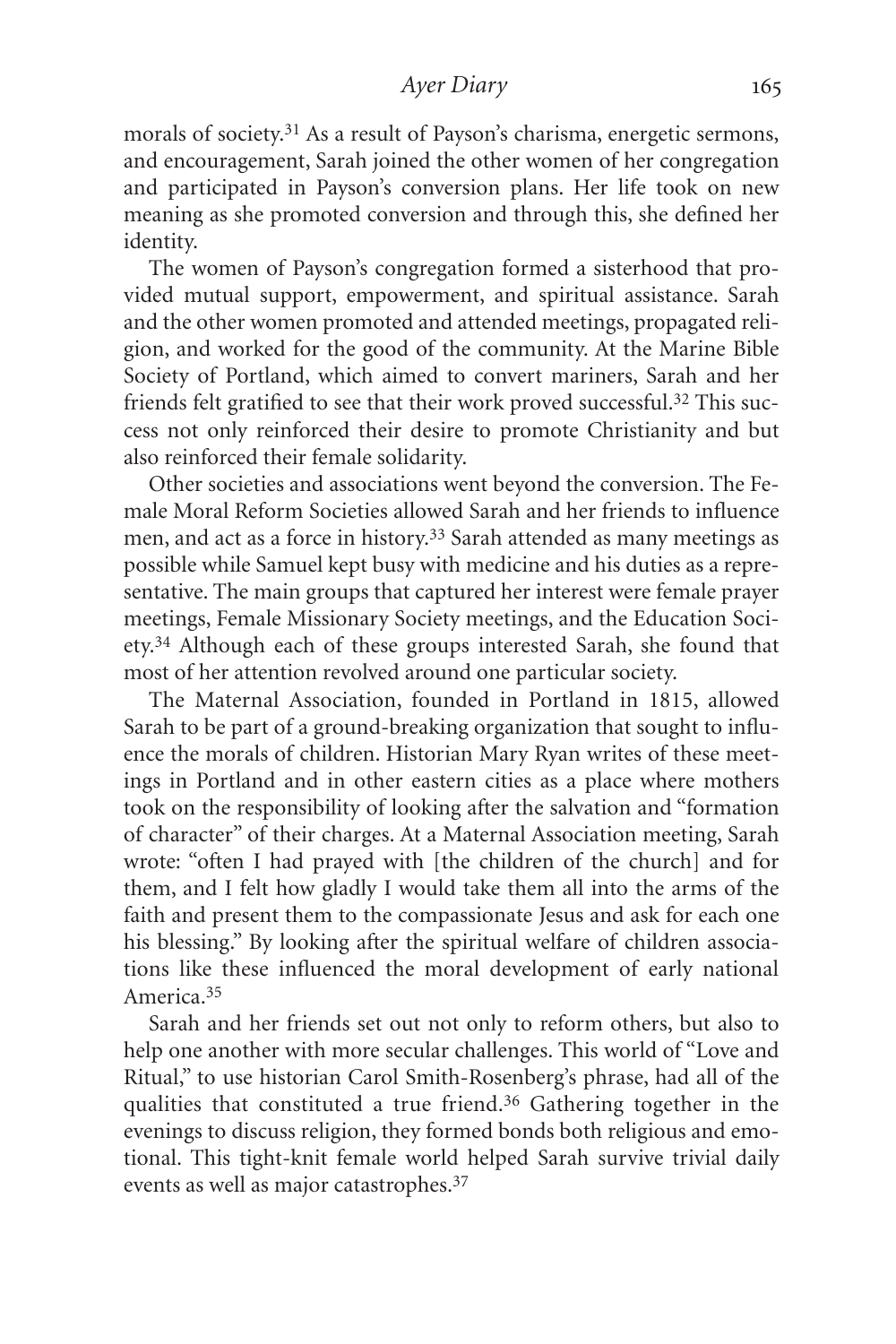A test of Sarah's confidence in her new-found identity as religious counselor came when her father called her home to spend some time with her dying mother in April 1817. As Sarah prepared to go to Bow, the current residence of her parents, her Portland female friends stayed with her and gave her comfort. But Sarah had to face the death of her mother without the immediate help of these women, relying only on what she learned through the Reverend Payson's careful encouragement. Her rough journey, partly by stagecoach, was exacerbated by pregnancy. Despite her awareness of her physical condition and her distance from her support networks, Sarah focused on saving her mother's soul before she died.38

Despite her mother's religious ambivalence, Sarah felt perfectly capable of exercising religious authority. Mary Connell wavered in her religious opinions.39 As Sarah wrote in her diary in April 1817 "Why am I not engaged more earnestly in prayer for my unbelieving friends! O, if I have any interest at the throne of grace, let me never cease praying for one, dear to me as my own soul. Perhaps God will yet hear and answer my request, and we may walk together in the 'narrow path that leads to life eternal."<sup>40</sup>

Sarah expressed fears that her mother's hopes were "resting on a false foundation," and Mary responded with a "teachable, child-like disposition." Still Sarah worried: "God grant that I may never again be called to witness the last hours of a friend, whom I have reason to fear, has no interest in Christ; whose peace is not made with God, before they are called to a sick bed."41 Sarah kept up the vigil, reading from the Bible, praying, singing hymns. She "found great comfort in this duty," Sarah wrote as her mother grew weaker. Mary Connell wavered in her spiritual commitment up to the end. At one point, she seemed unsure of her religious convictions, at another, she cried out "glory, glory, glory."42 Mary Connell's death renewed Sarah's dedication to saving souls: "When standing by the bedside of a dying friend . . . why put off preparation for death, 'till it stares us in the face! O, may I never rest 'till assured my peace is made with God . . . may I never neglect to warn, plead with, and intreat [sic] all I love to prepare for death, before they are laid upon a sick bed."43 With these words in mind, she focused on her obligation to save her friends from a death directed away from heaven.

Following her mother's death, she gave birth to two children: Sarah, born in 1817; and Samuel, born in 1919. Her friends returned her assistance at the birth of her son, Samuel, in December of 1819.44 Sarah's many relocations, the deaths of those close to her, and tumultuous polit-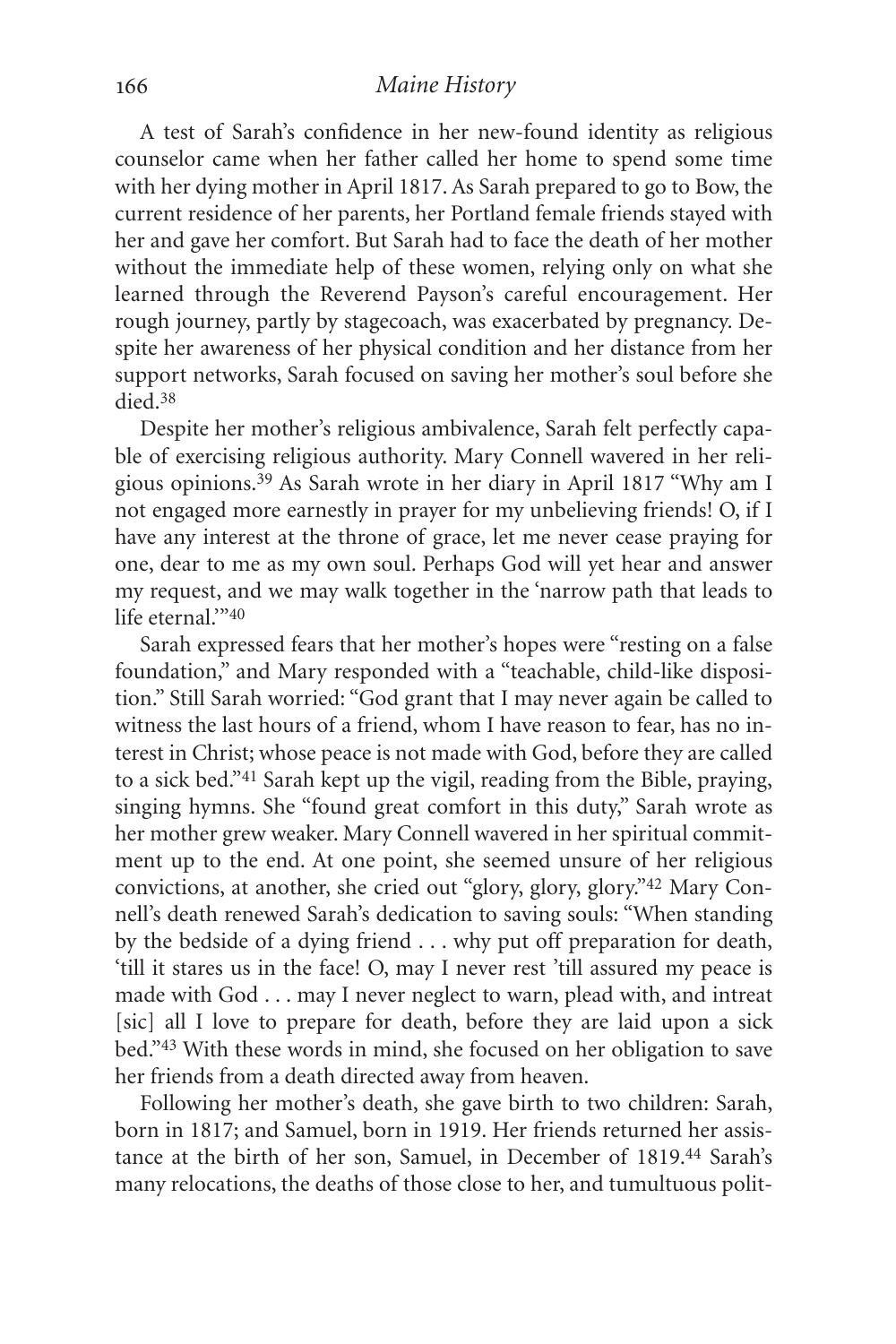ical events fragmented her life, but religious friendships provided cohesiveness. Amid the atomization of society, westward migration, religious diversity, and events in her own life, Sarah continued the work of conversion and the construction of her sense of self as a religious guide.45 She revealed her life's motto in her diary: "Look upon every day as a blank paper, put into your hands to be filled up; remember, the characters can never be expunged, but must remain through endless ages. Be careful, therefore, to write nothing but what you may read with pleasure a thousand years hence."46 Sarah made the most of her religious friendships, her guidance under the Reverend Payson, and her ability to counsel others in her community.

Sarah's strong sense of community was shattered in June 1822 with the news that Samuel had been appointed Surveyor for the Passamaquoddy Bay region. He intended to move his family to Eastport, Maine where he hoped to practice medicine and fulfill the requirements of his new appointment.47 Once again, Sarah faced moving away from the carefully constructed networks of friendships and resources that made Portland her home.

Sarah dismally contemplated her move, even though Samuel tried to assist in making the transition easier. She reported that "Mr. Ayer returned from Eastport. He appears pleased with the place and says I shall find many religious friends there. . . . he says that they have a very good Baptist minister." On his visit to Eastport, Samuel attempted to see that his wife could find a similar community to the one that filled her days in Portland. He recognized that Sarah's religious friendships were essential to her happiness and identity.48

Sarah packed her belongings and readied herself for the move from Portland to Eastport. As she faced her new challenge, she remembered Portland wistfully in her journal: "I shall leave Portland with regret. Here I have spent the first ten years of my married life, 'tis the birth-place of my children, four of which lie in the graveyard, a spot which I love to resort; and here too I have many religious privileges, that I shall be deprived [of] in Eastport."49 The fact that a few women whom Sarah had known in Newburyport now lived in Eastport with their husbands eased this trying move. She pledged to go to Eastport and renew ties with these women and rebuild her network of religious friends—friends that would be with her in this life and the next.50

During her years in Portland, Sarah defined herself through participation in religious female community and friendship. Her friends in the Second Parish, including Reverend Payson, offered Sarah friendship and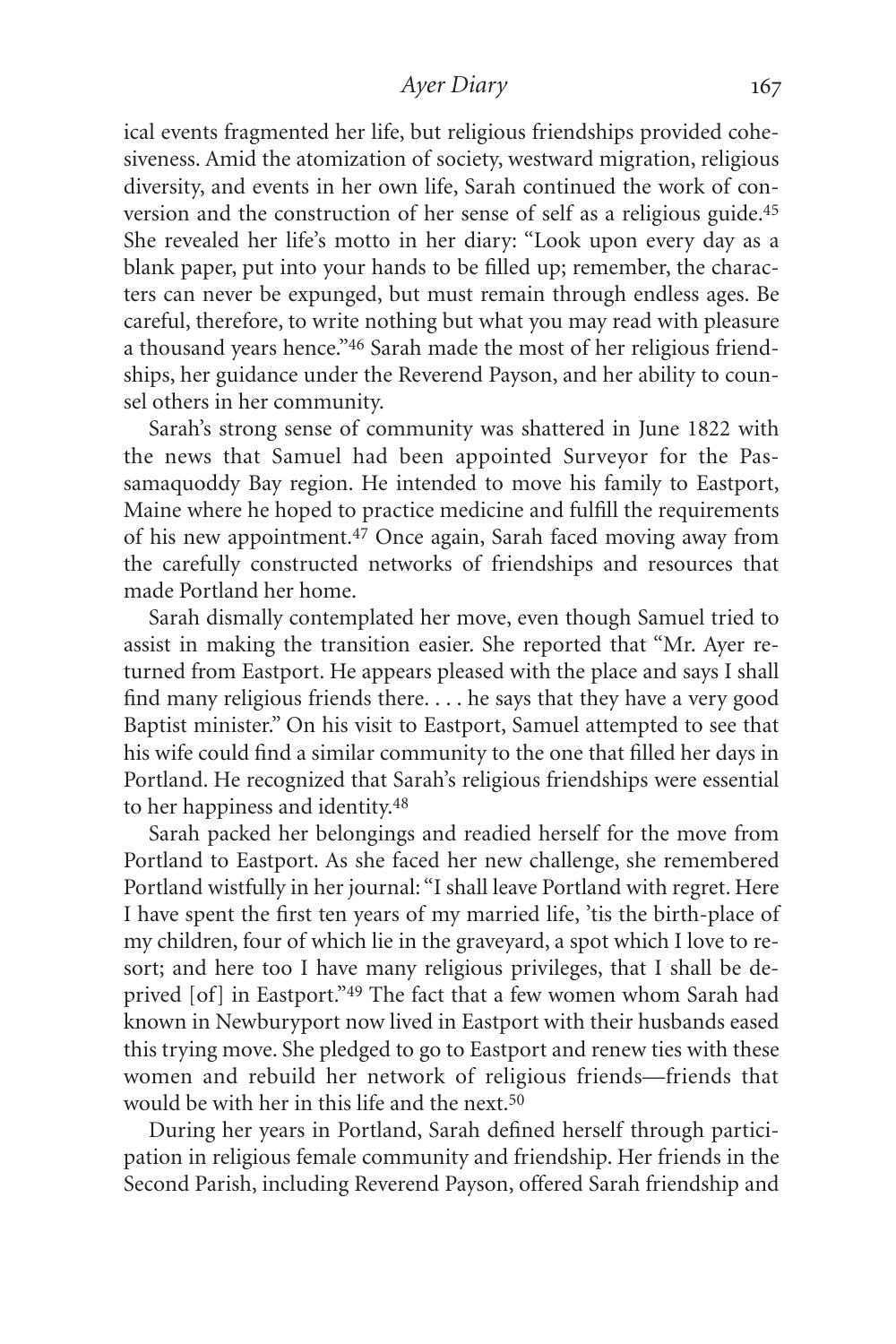a sense of moral purpose. She attained a feeling of respect and equality among her "sisters" when she and her companions listened to each other's counsel, provided support, and united in worship. Most importantly, Sarah found the strength within herself and her religion to cope with difficult events in her life.<sup>51</sup> Sarah emerged from this phase of young adulthood as a sympathetic, emotional, religious, and confidant person.

Sarah had a lifetime of friendships ahead of her as she wrote in the first years of her diary: "hope gilds the future, and we look forward with joy to a happy meeting beyond the grave." To sustain these everlasting friendships she incorporated a belief system based on the teachings of her aunts, her religious leader Edward Payson, and the many women who formed her network of strength. With each successful female union, she clung to the prospect that these friendships would never end. Even the childhood friendships, like her bond with Harriot Osgood of Andover, remained precious to Sarah. Regarding Harriot's death, Sarah demonstrated her belief that ties of friendship would prevail in the next world: "long have I cherished the hope of once more seeing her in this world." But Sarah knew that Harriot, along with her aunts and mother, waited for her to join them in Heaven where, perhaps at last, Sarah could find a permanent "sweet serenity." Sarah outlined this hope when she wrote one spring day, "friendship, sweet soother of my cares! Attend to me as I journey through life, and when the end of my career approaches, smile on my sinking heart, and point where friendship exists beyond the grave."52

#### **NOTES**

1. Shannon M. Risk, "A Search for Sweet Serenity: The Diary of Sarah Connell Ayer, 1805-1835," M.A. Thesis, University of Maine, 1996, 71; Sarah Connell Ayer, *The Diary of Sarah Connell Ayer* (Portland: Lefavor-Tower Company, 1911), 3.

2. Sarah married Samuel Ayer at age nineteen. Samuel Ayer graduated from Dartmouth College in 1807 and tutored there for two years. For more information about Samuel, his family, and Concord, see Nathaniel Bouton, *The History of Concord, From its First Grant in 1725, to the Organization of the City Government in 1853, with a History of the Ancient Penacooks* (Concord, New Hampshire: Benning W. Sandborn, 1856), 331, 333-336, 356- 362, 589-590, 630-631, 730-731. Bouton noted the Ayer family's involvement in city government, which demonstrated their prominence.

3. Samuel apprenticed as a physician in Philadelphia in the winter of 1810-1811, while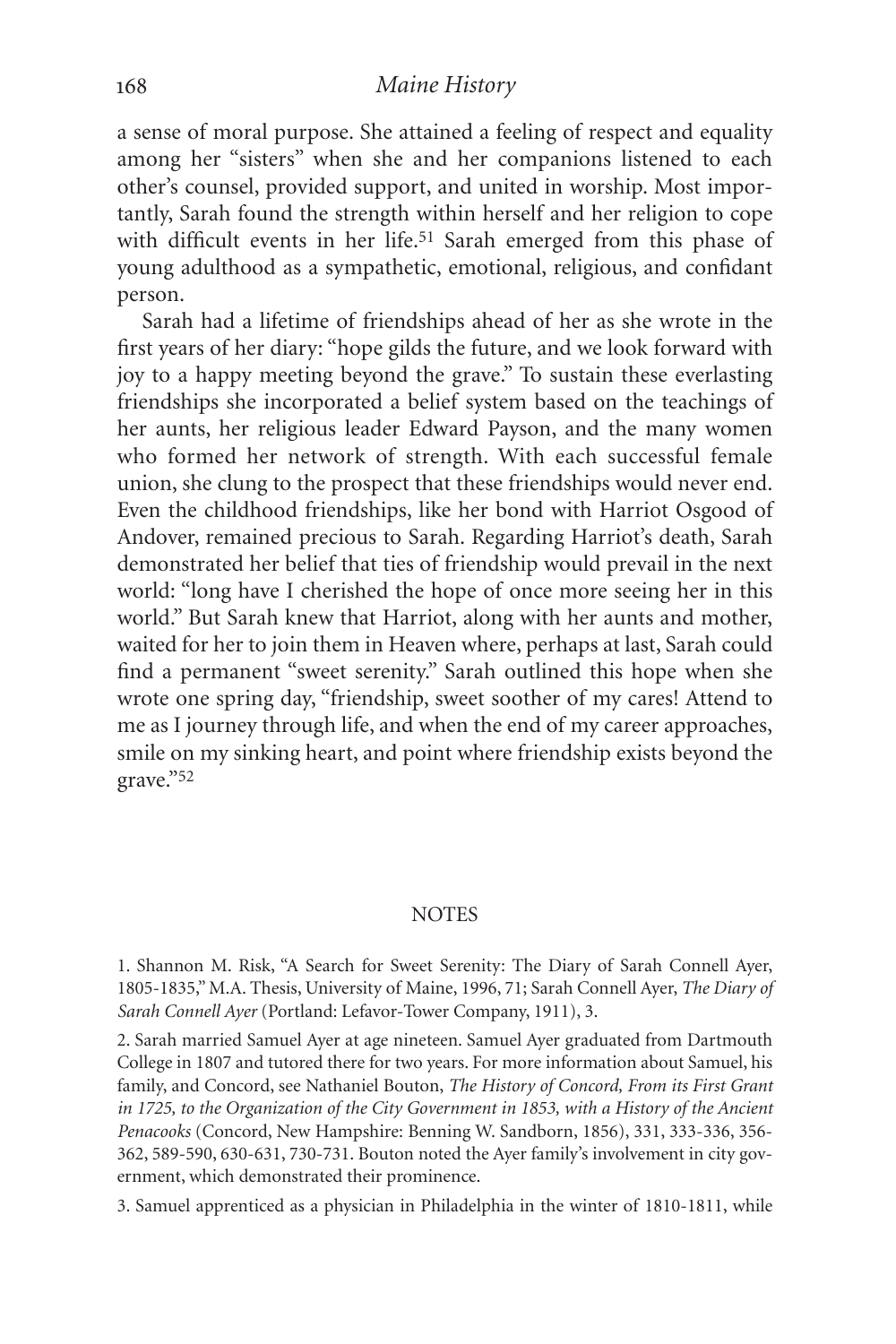Sarah stayed in the homes of her parents and Samuel's parents. He established his medical practice in Portland in 1811. Samuel also served as representative to the General Court of Massachusetts in 1819. Ayer, *Diary,* 177-178, 194, 376.

4. See Barbara Welter, "The Cult of True Womanhood, 1820-1860," *American Quarterly* 18 (1966), 152, for an historical analysis of the importance for a woman of the nineteenth century to display piety, submissiveness, purity, and domesticity. These characteristics of women supposedly held the key to happiness and power for a woman.

5. Ayer, *Diary,* 13.

6. Ayer, *Diary*, 218.

7. Ayer, *Diary*, 53.

8. Ayer, *Diary*, 7, 38. Although Sarah addresses her friend Lydia directly in this passage, it is not known whether or not Sarah expected her friend to read her diary when she wrote of sharing sympathy for her or possibly copied from a note she may have written previously to her friend.

9. Ayer, *Diary*, 35, 92. See Sarah Emery, *Reminiscences of a Nonagenarian* (Newburyport: Huse, 1879), 223, for a discussion of Sophronia Peabody and her needlework.

10. Ayer, *Diary*, 21, 128, 144-145.

11. Ayer, *Diary*, 73, 93, 246.

12. Ayer, *Diary*, 7, 38, 62.

13. Sarah focused more on religion and female friendship than she did on descriptions of her family in her diary. The details of her first four pregnancies as well as information about her husband are absent from her diary.

14. William Willis, *The History of Portland, from its First Settlement with Notices of the Neighboring Towns, and of the Changes of the Government in Maine*, part 2 (Portland: Charles Day, 1833), 233-235.

15. Stephen Marini, *Radical Sects of Revolutionary New England* (Cambridge: Harvard University Press, 1982), 4; Willis, *History of Portland*, 644-646.

16. Willis, *History of Portland*, 233-235, 647, 659-662.

17. Edward Payson, *Joy in Heaven Over Repenting Sinners, A Discourse Delivered in Hallowell, June 24, 1812, Before the Maine Missionary Society at its Fifth Anniversary* (Hallowell: Goodale and Glazier, 1823).

18. Willis, *History of Portland*, 660; See also Ann Douglas, *The Feminization of American Culture* (New York: Alfred A. Knopf, 1979), 87, for a brief description of Edward Payson and his daughter, Elizabeth Prentiss (1818-1878), a successful novelist and religious author.

19. Neither Sarah Conner Ayer nor William Willis described precisely what disagreements existed between Payson and Kellogg.

20. Sarah Connell Ayer, *The Diaries of Sarah Connell Ayer*, 1805-1835 (New Hampshire Historical Society, Concord, New Hampshire, Manuscript Sections, #1990-028), vol. 3.

21. Ayer, *Diary,* 213.

22. Ayer, *Diaries*, vol. 3.

23. Ayer, *Diaries*, vol. 3; Douglas, *Feminization*, 106.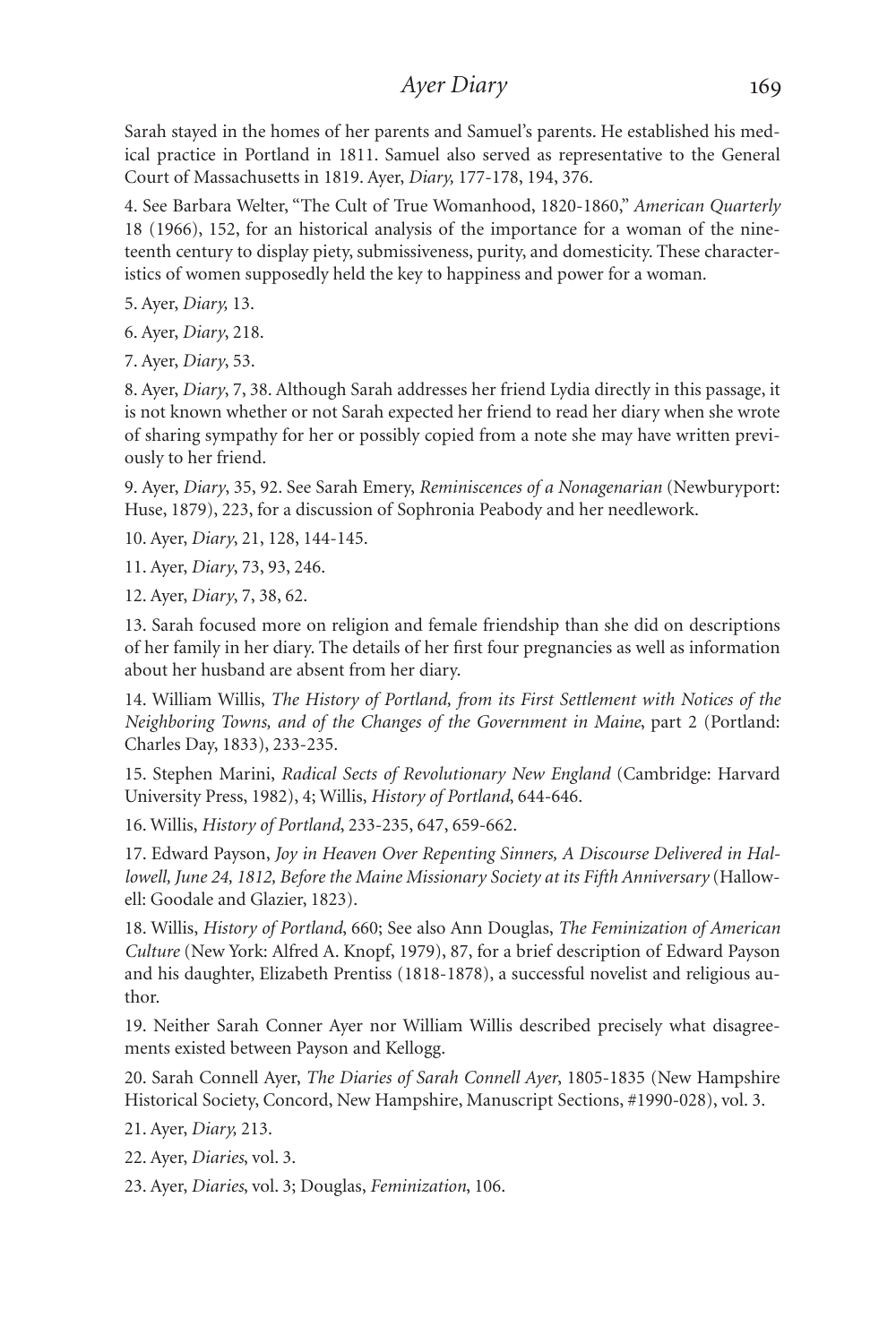#### *Maine History*

24. Douglas, *Feminization*, 90-91, 97. For further discussion of the feminization and accessibility of ministers during the Second Great Awakening, see Keith Melder, "Ladies Bountiful: Organized Women's Benevolence in Early 19th-Century America," *New York History*, 48 (July 1967), 242.

25. Willis, *History of Portland*, 650; Ayer, *Diary*, 200-201, 212, 226-227.

26. Ayer, Diary, 202, 213-215, 218, 226.

27. Frances Trollope, a European visitor to America noticed the way clergy listened to their female constituents in a society where she believed all other facets of communication between females and males might not be taken so seriously. Trollope may have been hinting that in many ways, the minister assumed the place of the husband in terms of friendship to a woman. *Domestic Manners of the Americans* (New York: A. A. Knopf, 1949), 75. For more details on Trollope and her discussion of wives, husbands, and clergymen, see Barbara Welter, "The Feminization of American Religion: 1800-1860," *Clio's Consciousness Raised: New Perspectives on the History of Women*, Mary S. Hartman and Lois Banner, eds. (New York: Octagon Books, 1976), 141.

28. Ayer, *Diary*, 206-207.

29. The conflict between Sarah and Samuel over church matters is addressed more closely in chapter three of my M.A. thesis.

30. Ayer, *Diary*, 210-230.

31. Ayer, *Diaries*, vol. III.

32. See Lois W. Banner, "Religious Benevolence as Social Control: A Critique of an Interpretation," *Journal of American History* 60 (1973), 23-41. Banner asserts that religious leaders promoted voluntary societies, many of which were geared toward women; Ayer, *Diary,* 227.

33. For a more detailed discussion on the Female Moral Reform Society and its meaning for women's status, see Mary P. Ryan, "The Power of Women's Networks: A Case Study of Female Moral Reform in Antebellum America," *Feminist Studies* 5 (Spring 1979), 69; and Mary P. Ryan, "Middle-Class Women and Moral Reform," *Major Problems on the Early Republic, 1787-1848,* Sean Wilentz, ed. (Lexington, Massachusetts: D.C. Heath, 1992), 458-460.

34. Ayer, *Diary,* 204, 211, 213, 215, 226-228.

35. Ayer, *Diary*, 231; Mary Ryan, *Cradle of the Middle Class: The Family in Oneida County, New York, 1790-1865*. (New York: Cambridge University Press, 1981), 89, 101. See also Nancy Cott, *Bonds of Womanhood: "Woman's Sphere" in New England, 1780- 1835* (New Haven, Connecticut: Yale University Press, 1977).

36. Carole Smith-Rosenberg, *Disorderly Conduct: Visions of Gender in Victorian America* (New York: A.A. Knopf, 1985), 60-71. Smith-Rosenberg describes a women's world, which she labels "The Female World of Love and Ritual." From now on, I will refer to this as the female world.

37. Smith-Rosenberg, *Disorderly Conduct*, 60-61, 70.

38. Ayer, *Diaries* III. Sarah wrote, "notwithstanding my present indisposition, I resolved to bear any suffering, so that I could but reach my poor sick mother, and be any comfort to her." Ayer, Diary, 219-220, 225. On August 31, 1817, Sarah reported that she gave birth to a daughter whom she named Sarah Connell.